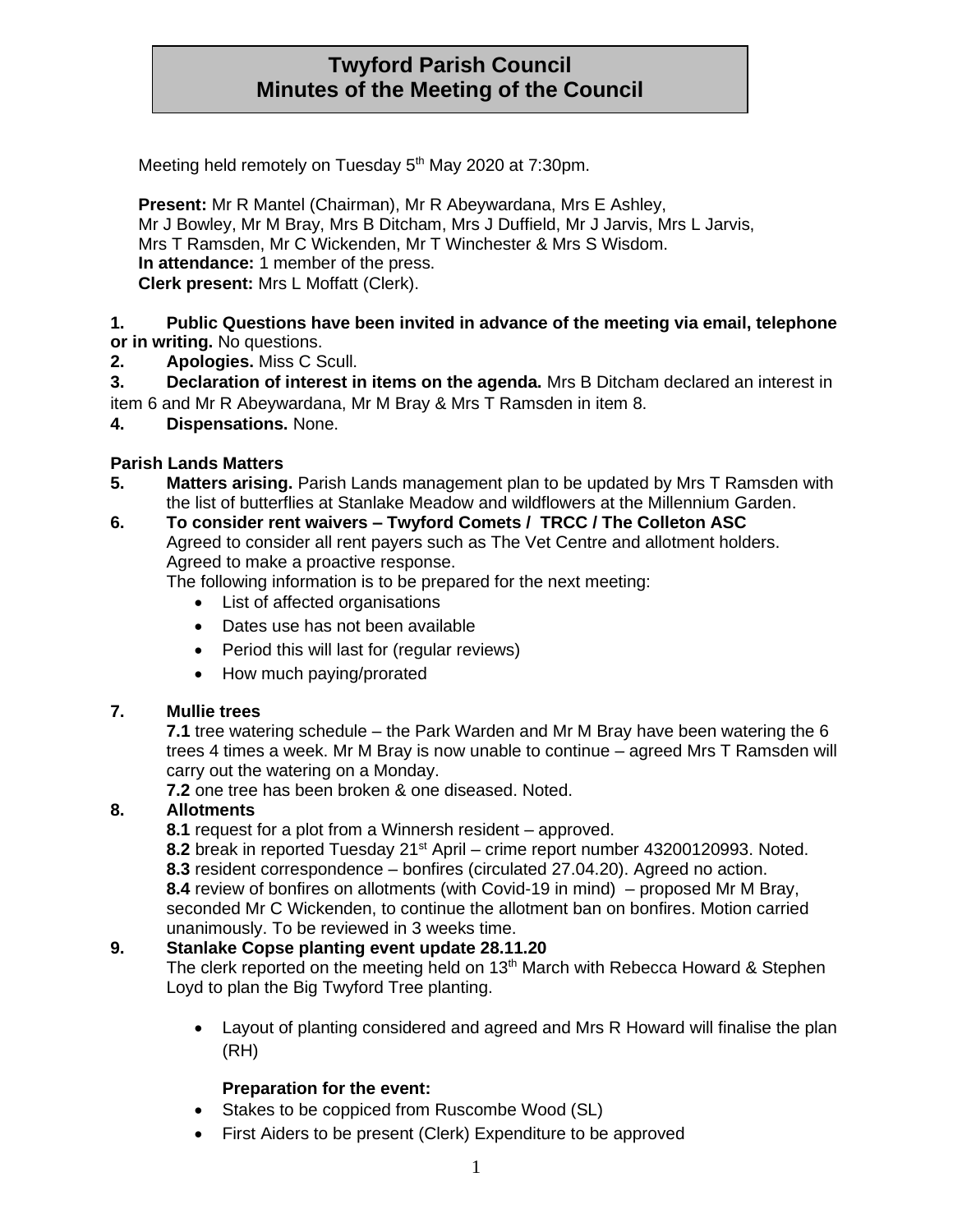- Planting information sheet to be emailed in advance of the planting (RH)
- Sign in sheet on the day (RH)
- Access to water (Clerk to arrange new mains connection)

### **The event**

- Objectives education on climate change, food from trees, environment, nature, carbon
- Suggestion of stalls to be present Winson Woodcraft, Berks Bucks and Oxfordshire Wildlife Trust, Veteran Tree Association, Woodland Trust & WBC (Climate Change) (SL)
- Suggestion of activities such as looking through microscopes at leaves
- Suggestion to have someone to 'open' the day Fiona Hewer (rewilding Maidenhead) or Alastair Driver (rewilding Britain) (Clerk / SL)
- BBOWT to bring spare tools? (SL)
- Drone or time lapse to record event (Clerk)
- Toilets (use of Stanlake Pavilion)
- Suggestion for Emmas Kitchen to make soup from pumpkins provided by allotment holders. Bread from Sheeplands (Clerk / SL)
- Compost / mulch Riverways Farm & WNB Countryside Service (Clerk / SL)
- Fire Brigade to help with watering trees in (RH in contact)

### **The Copse**

- Copse Management Plan to be formed (SL)
- Path behind wildflower area currently not being mown but a new path will be mown in future (RH / Clerk)
- Replacement permitted footpath sign (Clerk)

Agreed for a discussion to be had with Rebecca Howard and Stephen Loyd given the current Covid-19 circumstances. Would the preference be:

- 1. To have a scaled down socially distanced event in November with the other plans to be carried out on the 1 year anniversary.
- 2. To delay the planting until 2021.

The Council were minded to continue with the planting this year if at all possible. Clerk to find out the lead times for ordering the trees.

### **10. Stanlake Copse lectern sign**

Agreed at the meeting that the timescale to have the lectern in place for 2020 was unrealistic. Discussion on the content of the board. Is it to include Stanlake Copse plus the Big Tree project? Mrs Howard might be willing to include an illustration. Could illustrate insects etc around the outside – things to find. Clerk to send Mrs Howard a list of the butterflies seen.

Proposed Mr T Winchester, seconded Mrs B Ditcham, to accept the change to the previous decision on the lectern and accept Mrs Howards quote for £280 for the board artwork. Motion carried unanimously.

Agreed for Mr S Loyd to be involved with the board information and the Council to approve the final design.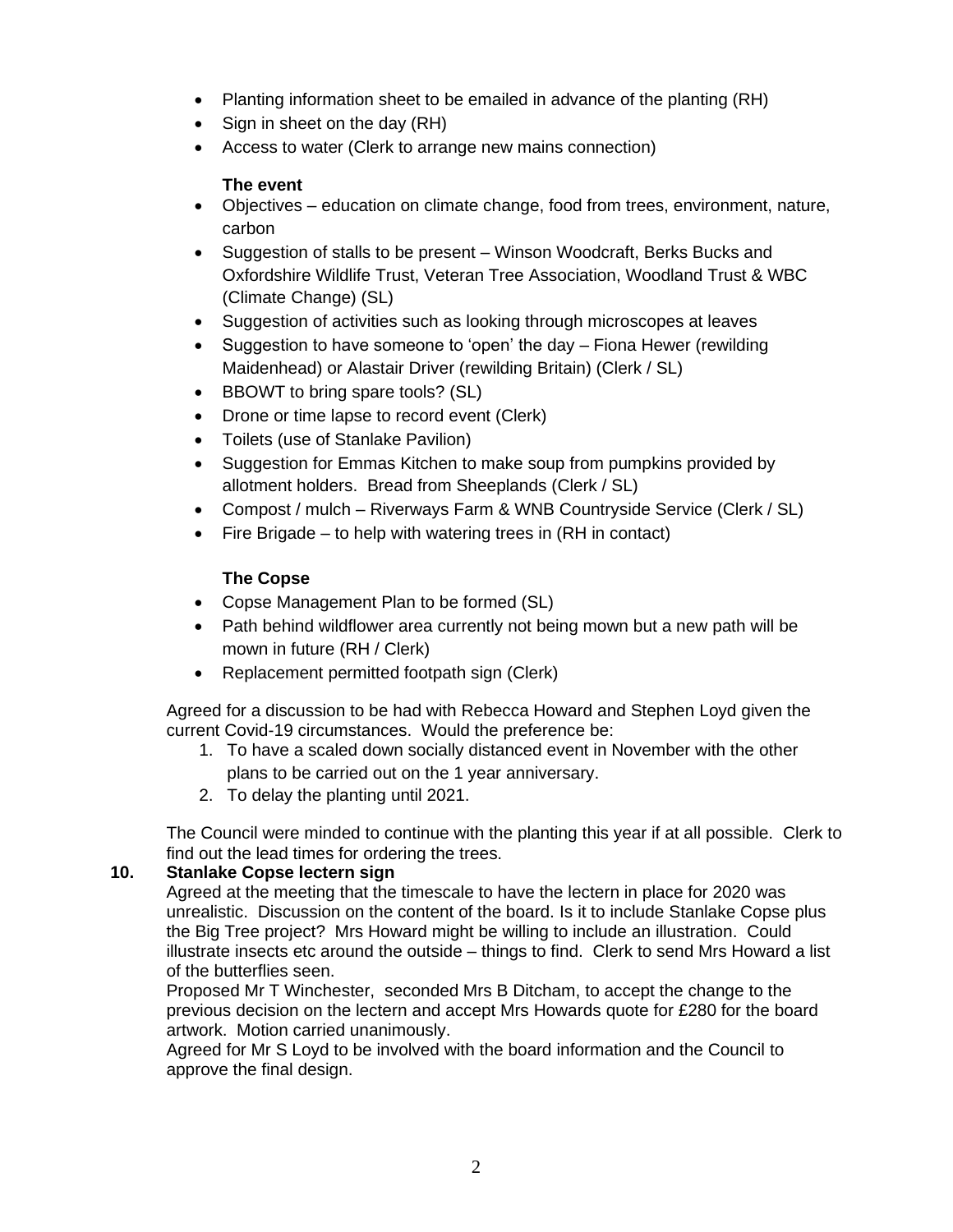### **Parish Lands Committee items to note:**

- **1.** Castle Water changed billing to 6 monthly
- **2.** Report on burial Margaret Newstead
- **3.** Report on memorials Margaret Newstead
- **4.** Burial Ground tree works order placed 29.04.20
- **5.** TRHA fence works order placed 27.03.20
- **6.** Allotment banner ordered 29.04.20
- **7.** Chased tree work quotes 29.04.20
- **8.** Chased quote for Stanlake Copse rustic bench 29.04.20

**9.** Chased Thames Water new supply application sent on 03.04.20. It had not been received. Resent 29.04.20.

**10.** North West wildflower gravel area has been mown in error – reported to contractors.

### **Full Council Matters**

**11. Minutes of the Full Council meeting held on 28th April 2020 (to be signed at a later date).** Approval of the minutes as a true and accurate record proposed Mr M Bray, seconded Mrs T Ramsden, motion carried unanimously.

**12. Clerks report** – no items to report.

### **13. Community Resilience program**

• 13.1 Twyforward Arts and Crafts Festival 2020 – Mr R Abeywardana reported on the festival. Celebration portfolio of poems, stories, journals, articles, art (any form, e.g. mosaic, tapestry, videos), photos, music and dance. The community resilience group have a meeting with Julian Clark tomorrow to discuss the wording and branding for the leaflets and web page. Mr R Abeywardana urged Councillors to collate images, examples of work, VE day videos, videos and photographs of new walks, successes and achievements at the allotments. Clerk to contact the Twyford in Bloom contacts to also ask for submissions.

13.2 Update on open air cinema costings – to be considered at a later date.

13.3 To consider organising a virtual dog show – to be considered at a later date.

13.4 Woodley foodbank & Wokingham Community Hub update – Mr C Wickenden & Mr R Abeywardana to follow up.

#### **14. Communication & liaison with other groups within the Parish**

14.1 Covid-19 website page – update on advertisement - reached 7,778 people & 397 post engagements. £50 has been spent and it was agreed the remainder of the budget should be used to promote the Twyforward Arts and Crafts Festival 2020 web page.

14.2 Report on meeting with Twyford Covid-19 & Twyford Together (RA, BD & Clerk) Mr R Abeywardana reported on the discussions:

- Business awareness of government support schemes
- Talking to business to find out their worries under Covid-19 and they can be helped
- Promoting local businesses that are still working and making it socially acceptable (gardeners and plumbers)
- 'Spend it in Twyford' initiative
- Where would monies from the 'Small Business Grant' go if it wasn't used up?
- Survey Monkey Questionnaire completed and circulated to businesses. 15 responses have already been received
- Round table virtual meeting of business to discuss the pressures and support that can be offered
- Portfolio of educational videos promoting the government support schemes
- Good mental wellbeing
- Use of WBC training